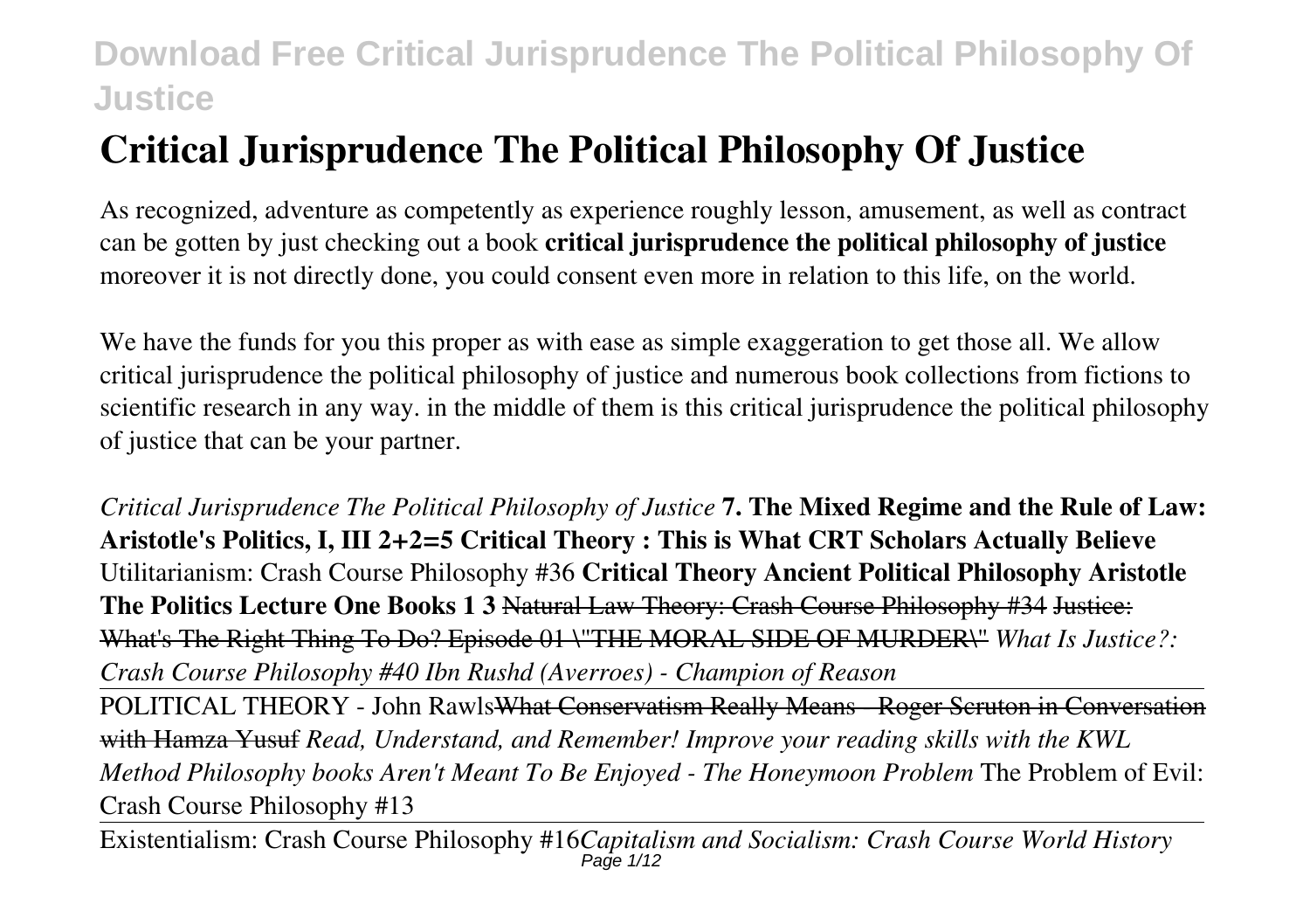### *#33 POLITICAL THEORY - William Morris* 2015 Kellogg Lecture on Jurisprudence: Justice, Neutrality and Law *POLITICAL THEORY - Adam Smith* Aristotle \u0026 Virtue Theory: Crash Course Philosophy #38 *HLS Library Book Talk | "Liberal Legality: A Unified Theory of Our Law"* **Harvey Mansfield on Montesquieu's \"The Spirit of the Laws\" POLITICAL THEORY - Karl Marx**

St Augustine - City of God | Political PhilosophyMy Intellectual Journey in 15 Books *Critical Jurisprudence The Political Philosophy*

About Critical Jurisprudence. Jurisprudence is the prudence of jus, law's consciousness and conscience. Throughout history, when thinkers wanted to contemplate the organisation of society or the relationship between authority and the subject, they turned to law. All great philosophers, from Plato to Hobbes, Kant, Hegel, Marx and Weber had either studied the law or had a deep understanding of legal operations.

### *Critical Jurisprudence: The Political Philosophy of ...*

Jurisprudence has become restricted and academically peripheral, a guidebook to technocratic legalism and a legitimation of the existent. Critical jurisprudence returns to the classical tradition of a general philosophy of law and adopts a much wider concept of legality. It is concerned both with posited law and with the law of the law.

### *Critical Jurisprudence: A Textbook: Amazon.co.uk: Douzinas ...*

Provocative, engaging and insightful, Critical Jurisprudence challenges the reader to question dominant readings of the law, tracing a tradition of critical thought that has always haunted the orthodoxy. This work departs from the usual debates that dominate jurisprudence. Its key thesis is that the entire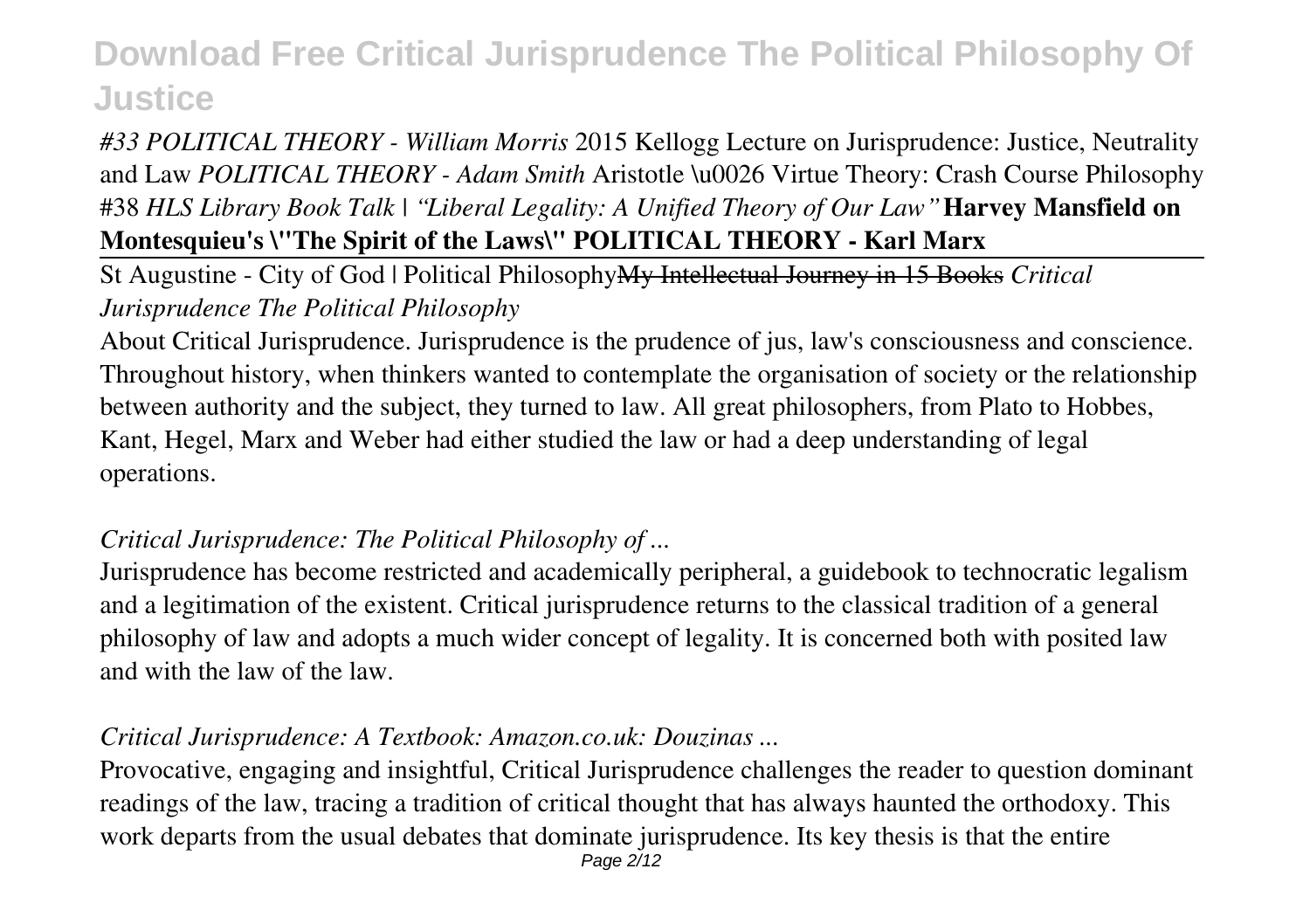jurisprudential tradition needs to be re-assessed.

## *Critical Jurisprudence: The Political Philosophy of ...* CRITICAL JURISPRUDENCE: THE POLITICAL PHILOSOPHY OF JUSTICE. PAPERBACK by Douzinas, Costas; Gearey, Adam. £36.99

### *Critical Jurisprudence: The Political Philosophy of Justice*

Find many great new & used options and get the best deals for Critical Jurisprudence: The Political Philosophy of Justice by Costas Douzinas, Adam Gearey (Paperback, 2005) at the best online prices at eBay! Free delivery for many products!

### *Critical Jurisprudence: The Political Philosophy of ...*

Jurisprudence has become restricted and academically peripheral, a guidebook to technocratic legalism and a legitimation of the existent. Critical jurisprudence returns to the classical tradition...

### *Critical jurisprudence: the political philosophy of ...*

Buy [Critical Jurisprudence: The Political Philosophy of Justice] [by: Costas Douzinas] by Costas Douzinas (ISBN: ) from Amazon's Book Store. Everyday low prices and free delivery on eligible orders.

### *[Critical Jurisprudence: The Political Philosophy of ...*

Buy The Politics Of Jurisprudence: A Critical Introduction to Legal Philosophy 2 by Cotterrell, Roger (ISBN: 9780406930552) from Amazon's Book Store. Everyday low prices and free delivery on eligible Page 3/12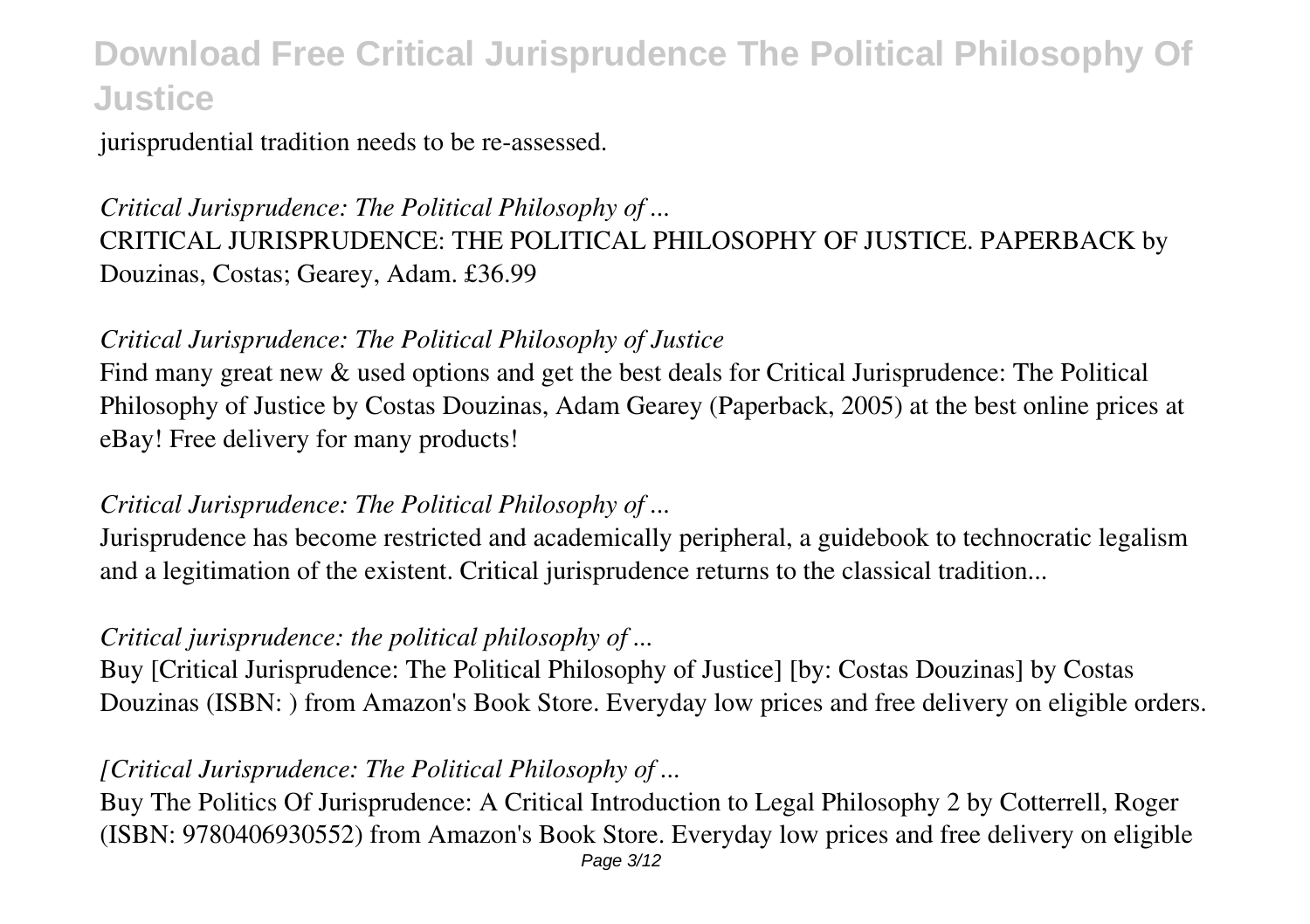orders.

### *The Politics Of Jurisprudence: A Critical Introduction to ...*

Buy Critical Jurisprudence: The Political Philosophy of Justice by Douzinas, Costas, Gearey, Adam online on Amazon.ae at best prices. Fast and free shipping free returns cash on delivery available on eligible purchase.

### *Critical Jurisprudence: The Political Philosophy of ...*

critical jurisprudence the political philosophy of provocative engaging and insightful critical jurisprudence challenges the reader to question dominant readings of the law tracing a tradition of critical thought that has always haunted the orthodoxy this work departs from the usual debates that dominate jurisprudence

## *Critical Jurisprudence The Political Philosophy Of Justice ...*

Shop for Critical Jurisprudence: The Political Philosophy of Justice from WHSmith. Thousands of products are available to collect from store or if your order's over £20 we'll deliver for free.

## *Critical Jurisprudence: The Political Philosophy of ...*

political philosophy critical jurisprudence returns to the classical tradition of a general philosophy of law and adopts a much wider concept of legality it is concerned both

#### *Critical Jurisprudence The Political Philosophy Of Justice ...* Page 4/12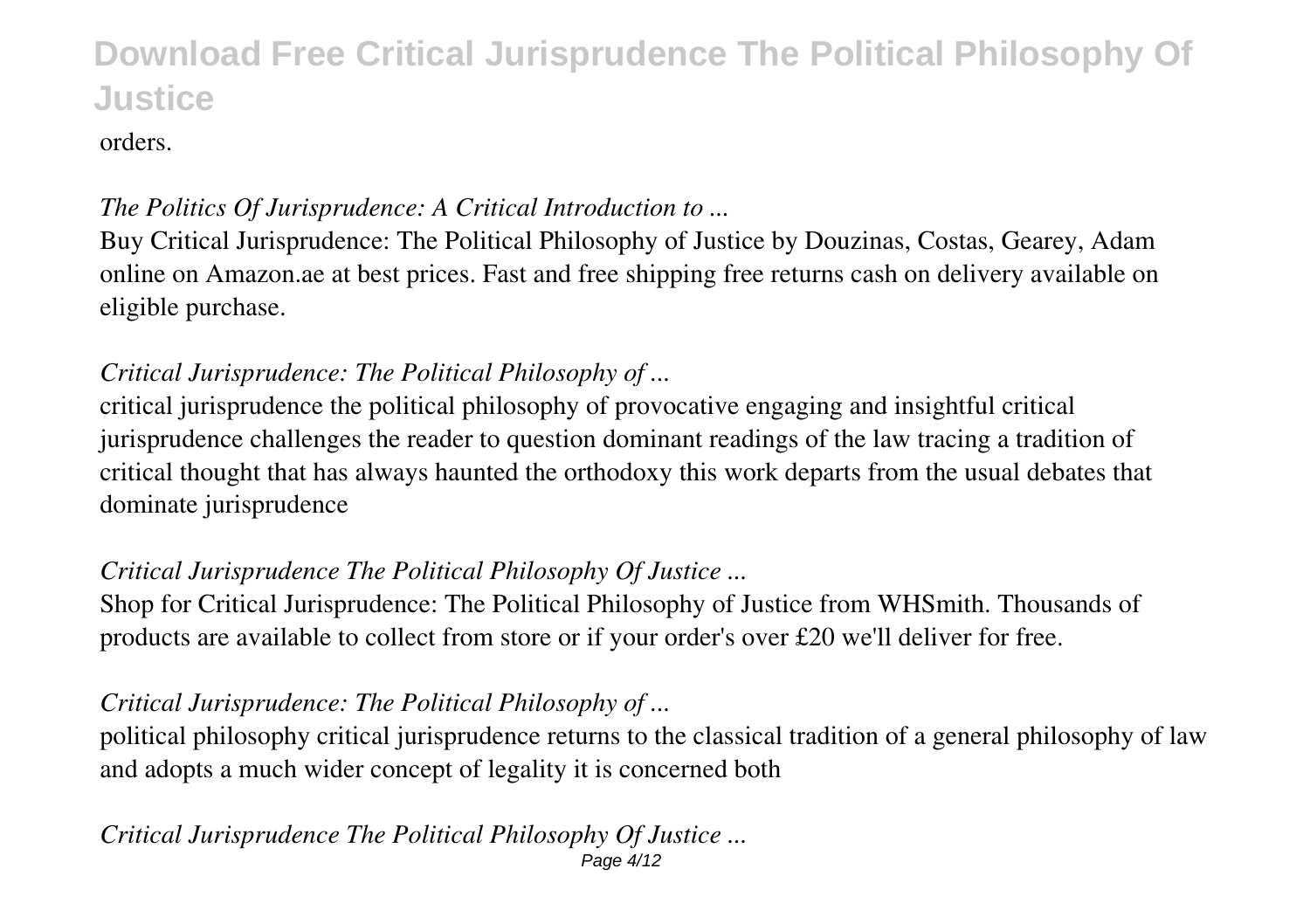Critical legal studies are a new theory of jurisprudence that has developed since the 1970s. The theory can generally be traced to American legal realism and is considered "the first movement in legal theory and legal scholarship in the United States to have espoused a committed Left political stance and perspective".

### *Jurisprudence - Wikipedia*

jurisprudence critical jurisprudence the political philosophy of provocative engaging and insightful critical jurisprudence challenges the reader to question dominant readings of the law tracing a tradition of critical thought that has always haunted the orthodoxy this work departs from the usual debates that dominate jurisprudence costas

### *Critical Jurisprudence The Political Philosophy Of Justice PDF*

These include: A first theme is that contrary to the common perception, legal materials (such as statutes and case law) do not... Secondly, there is the idea that all "law is politics". This means that legal decisions are a form of political... A third strand of the traditional CLS school is that ...

### *Critical legal studies - Wikipedia*

Buy Essays on Bentham: Jurisprudence and Political Theory: Jurisprudence and Political Philosophy by Hart, H. L. A., Hart, Herbert L. (ISBN: 9780198253488) from Amazon's Book Store. Everyday low prices and free delivery on eligible orders.

#### *Essays on Bentham: Jurisprudence and Political Theory ...* Page 5/12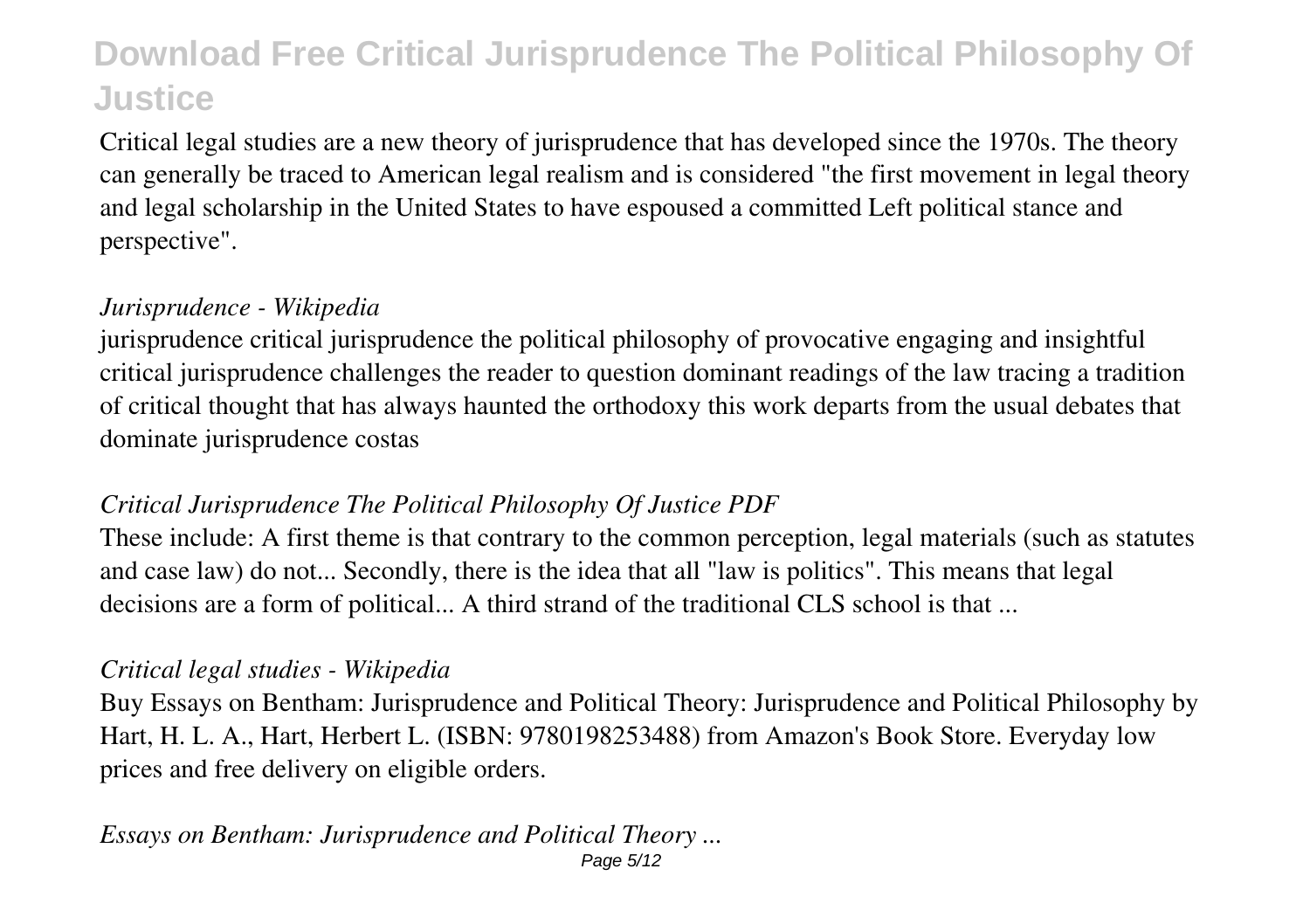the politics of jurisprudence a critical introduction to jurisprudence or legal theory is the theoretical study of law scholars of jurisprudence seek to explain the nature of law in its most general form and provide a deeper page 3 7 read book critical jurisprudence the political philosophy of justice understanding of legal reasoning legal systems

### *the politics of jurisprudence a critical introduction to ...*

20 Critical Jurisprudence The Political Philosophy Of critical jurisprudence the political philosophy of critical jurisprudence returns to the classical tradition of a general philosophy of law and adopts a much wider concept of legality it is concerned both with posited law and with the law of the law all legal

Jurisprudence is the prudence of jus, law's consciousness and conscience. Throughout history, when thinkers wanted to contemplate the organisation of society or the relationship between authority and the subject, they turned to law. All great philosophers, from Plato to Hobbes, Kant, Hegel, Marx and Weber had either studied the law or had a deep understanding of legal operations. But jurisprudence is also the conscience of law, the exploration of law's justice and of an ideal law or equity at the bar of which state law is always judged. Jurisprudence brings together 'is' and 'ought', the positive and the normative, law and justice. But after a long process of decay, legal theory is today characterised by cognitive and moral poverty. Jurisprudence has become restricted and academically peripheral, a guidebook to technocratic legalism and a legitimation of the existent. Critical jurisprudence returns to the classical tradition of a general philosophy of law and adopts a much wider concept of legality. It is concerned both with posited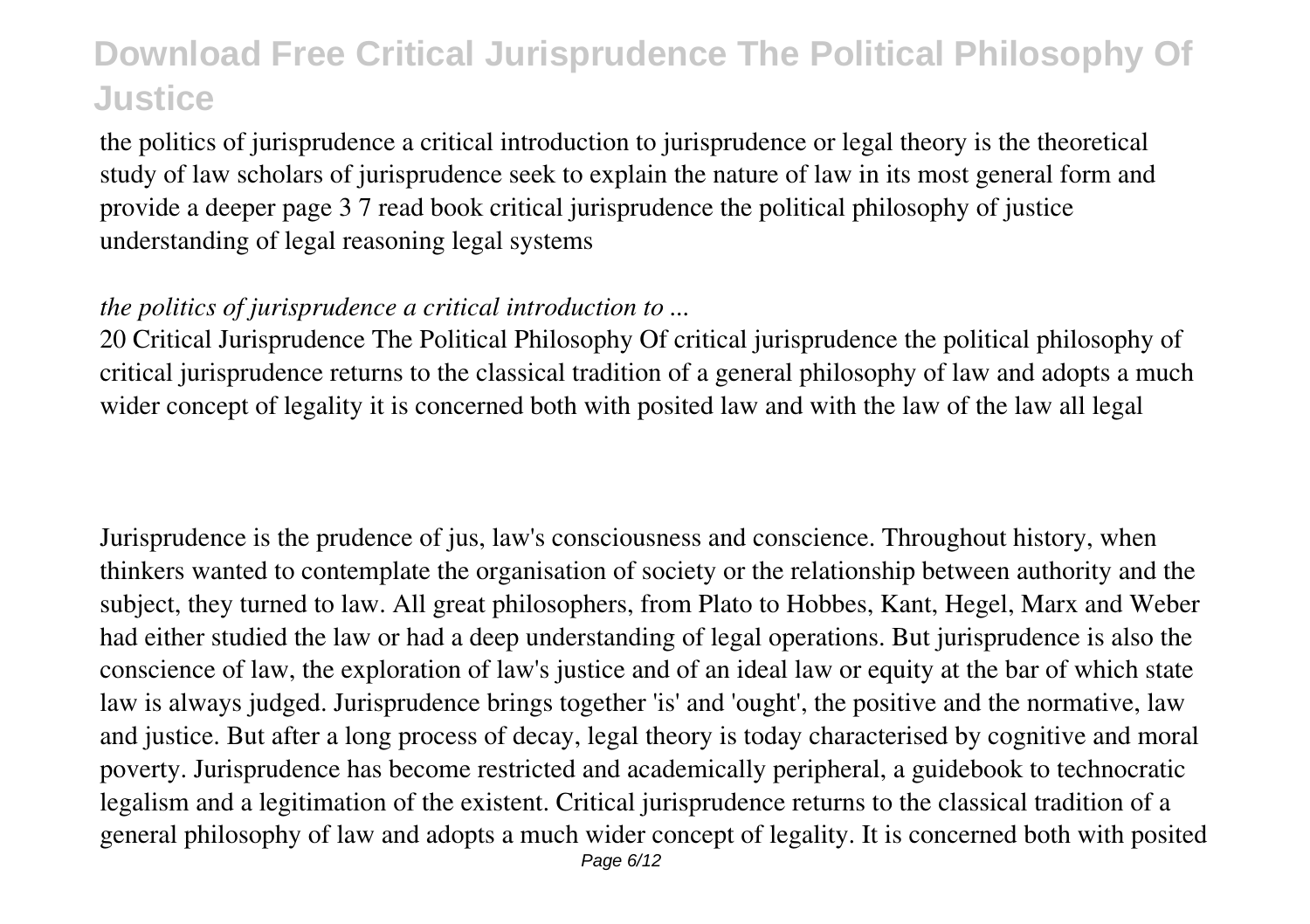law and with the law of the law. All legal aspects of the economic, political, emotional and physical modes of production and reproduction of society are part of critical jurisprudence. This widening of scope allows a radical rethinking of the nature of rights, justice, sovereignty and judgement. A political philosophy of justice today must examine the political economy of law; transitions from Empire to nation; ideological and imaginary constructions through which we understand ourselves and relate to others; ways in which gender, race or sexuality create forms of identity that both discipline bodies and offer sites of resistance. Law's complicity with political oppression, violence and racism has to be faced before it is possible to speak of a new beginning for legal thought, which in turn is the necessary precondition for a theory of justice. Critical Jurisprudence offers an ethics of law against the nihilism of power and an aesthetics of existence for the melancholic lawyer.

In his introduction Professor Hart offers both an exposition and a critical assesment of some central issues in jurisprudence and political theory. Essay themes include Bentham's identification of the forms of mistification protecting the law from criticism, his relation to Beccaria and his conversion to democratic radicalism.

After 1989 human rights have expanded into a vernacular touching every aspect of social life. They are seen as the key concept in morals and politics and a main tool for forging individual and collective identities. They are the ideology after 'the end of ideologies' – the only values left after 'the end of history'. The response of the left to the rights revolution has been muted and unsure. Classical Marxist critiques of (natural) rights have made the left justly suspicious, and this is still the case today. Elaborating and addressing a series of foundational paradoxes of rights, this book – the third in Costas Page 7/12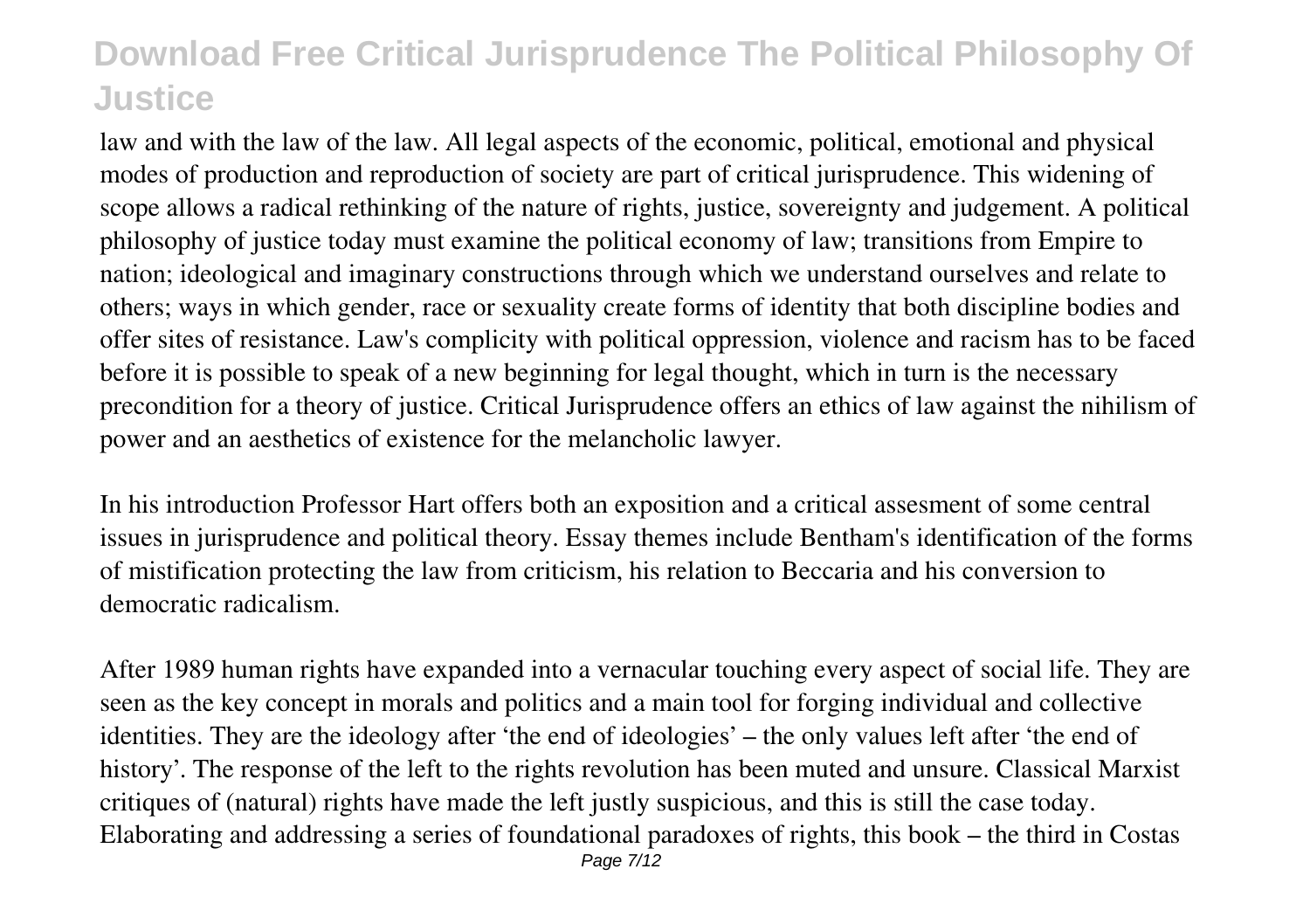Douzinas's human rights trilogy, following The End of Human Rights and Human Rights and Empire – provides a long-overdue re-evaluation of the history and political uses of rights for the left. The book examines the history and philosophy of the (legal) person, the subject, the human and dignity from classical Rome to postmodern Brussels. It traces the gradual abandonment of right, virtue and the common good for individual rights and self-interest. The limited and distorted conception of rights of liberal jurisprudence is contrasted with an alternative that sees rights as a relation involved in the struggle for recognition and an everyday utopia. The right to resistance and revolution, prohibited but regularly returning like the repressed, rescues law from sclerosis and presents a case study of the paradoxical nature of rights. Finally, the book offers a brief examination of law's encounter with radical politics informed by the author's strange experience as an 'accidental' politician in the first radical left government in Europe. The book's radical concept of legal philosophy and public law will be of considerable value to legal theorists, political philosophers and anyone with an interest in thinking and acting in ways that go beyond the limits of liberal, and neoliberal, ideology.

Selected by Choice magazine as an Outstanding Academic Title In The Politics of Jurisprudence, Roger Cotterrell offers a concise introduction to and commentary on Anglo-American jurisprudence, and a contribution to the study of the development of American and English general conceptions of law since the establishment of modern legal professions in the U.S. and Britain.

In his introduction Professor Hart offers both an exposition and a critical assesment of some central issues in jurisprudence and political theory. Essay themes include Bentham's identification of the forms of mistification protecting the law from criticism, his relation to Beccaria and his conversion to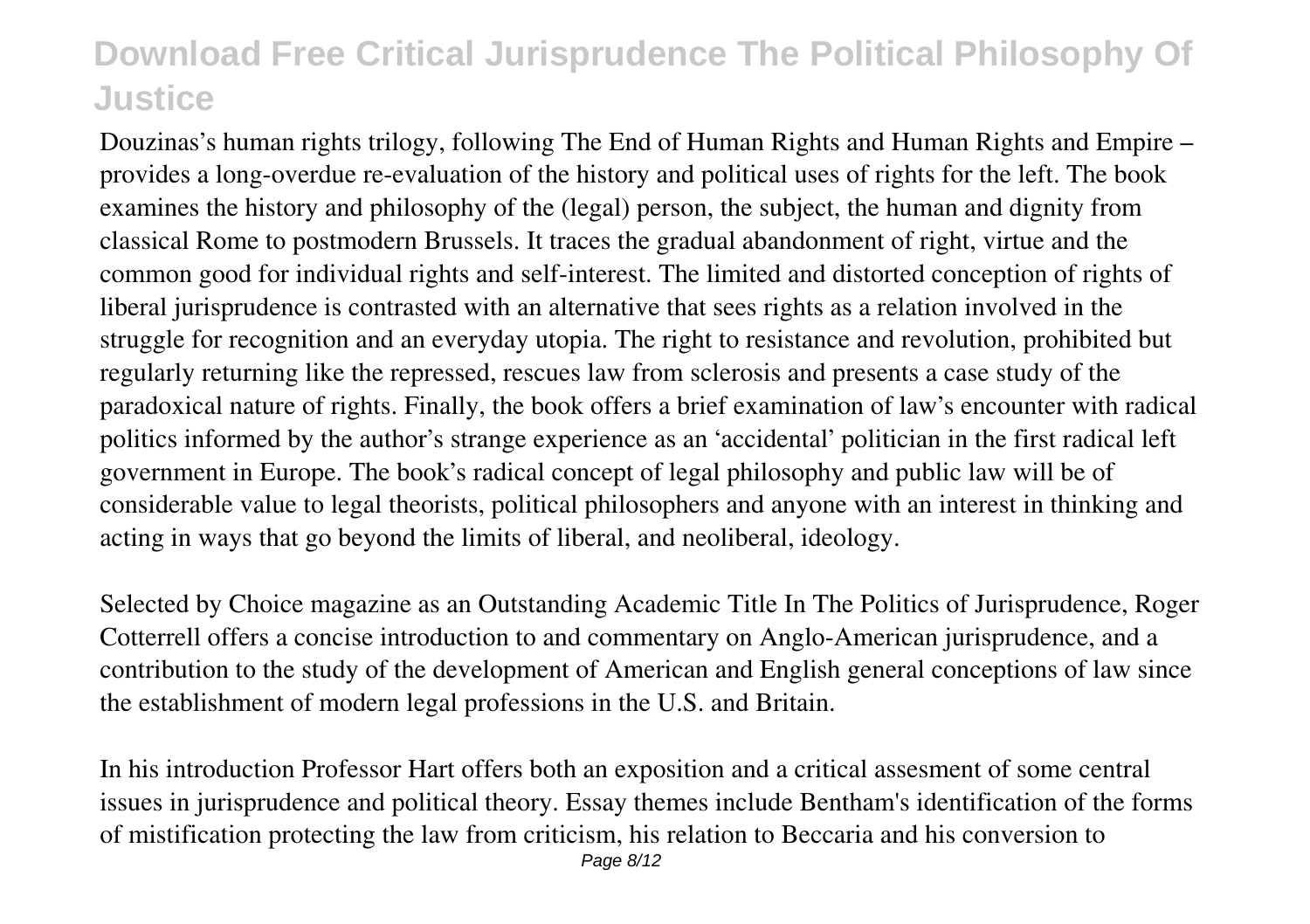democratic radicalism.

New Critical Legal Thinking articulates the emergence of a stream of critical legal theory which is directly concerned with the relation between law and the political. The early critical legal studies claim that all law is politics is displaced with a different and more nuanced theoretical arsenal. Combining grand theory with a concern for grounded political interventions, the various contributors to this book draw on political theorists and continental philosophers in order to engage with current legal problematics, such as the recent global economic crisis, the Arab spring and the emergence of biopolitics. The contributions instantiate the claim that a new and radical political legal scholarship has come into being: one which critically interrogates and intervenes in the contemporary relationship between law and power.

There continues to be a remarkable revival in academic interest in Carl Schmitt's thought within politicseeand social theory but this is the first book to address his thought from an explicitly legal theoretical perspective. Transcending the prevailing one-sided and purely historical focus on Schmitte(tm)s significance for debates that took place in the Weimar Republic 1919-1933, this book addresses the actual and potential significance of Schmitt's thought for controversieseeeewithin contemporary Anglo-American legal theory that have emerged during the past three decades. These include: the critique of liberal forms ofeelegal positivism; the relativeeee~indeterminacye(tm) of legal doctrine and the need for an explicitly interpretative approach to its range of meanings, their scope and policy rationale;eethe centrality of discretion and judicial law-making eewithin the legal process;eethe important role played by ideological prejudices and assumptions in legal reasoning; the reinterpretation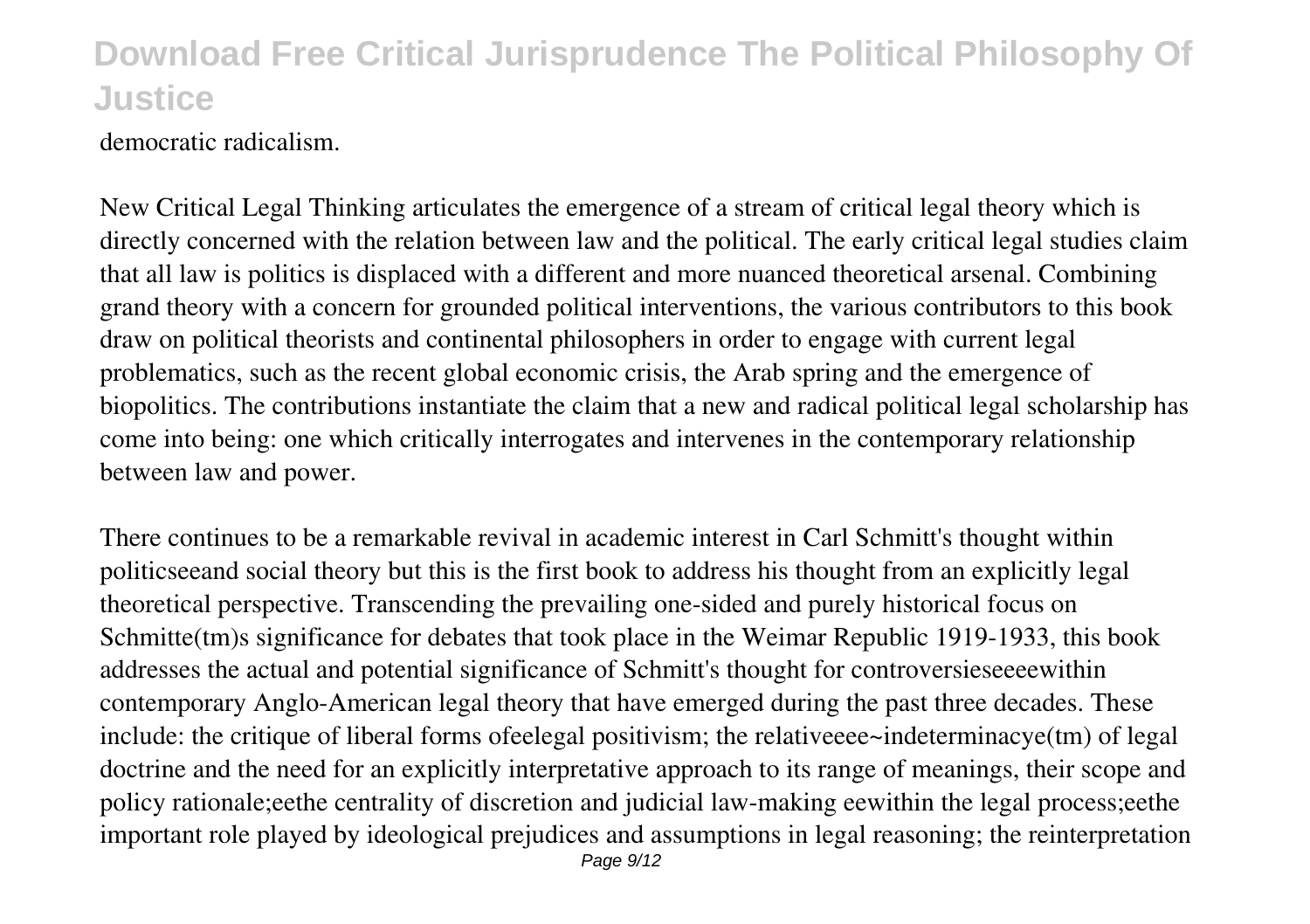of law as a form of strategically disguised politics; the legal theoretical critique of universalistic approaches to "human" rights and associated liberal-cosmopolitan ee'ideologies of humanity,' including the rhetoric of 'humanitarian intervention'; and the limitations of liberaleeconstitutionalism and liberalismeemore generallyeeas an approach to law. In Carl Schmitt: Law as Politics, Ideology and Strategic Myth, the author provides an overview and assessment of Schmitt's thought, as well as a consideration of its relevance for contemporary legal thoughteeand debates.

The introduction of the Human Rights Act has led to an explosion in books on human rights, yet no sustained examination of their history and philosophy exists in the burgeoning literature. At the same time, while human rights have triumphed on the world stage as the ideology of postmodernity, our age has witnessed more violations of human rights than any previous, less enlightened one. This book fills the historical and theoretical gap and explores the powerful promises and disturbing paradoxes of human rights. Divided in two parts and fourteen chapters, the book offers first an alternative history of natural law, in which natural rights represent the eternal human struggle to resist domination and oppression and to fight for a society in which people are no longer degraded or despised. At the time of their birth, in the 18th century, and again in the popular uprisings of the last decade, human rights became the dominant critique of the conservatism of law. But the radical energy, symbolic value and apparently endless expansive potential of rights has led to their adoption both by governments wishing to justify their policies on moral grounds and by individuals fighting for the public recognition of private desires and has undermined their ends. Part Two examines the philosophical logic of rights. Rights, the most liberal of institutions, has been largely misunderstood by established political philosophy and jurisprudence as a result of their cognitive limitations and ethically impoverished views of the individual subject and of the Page 10/12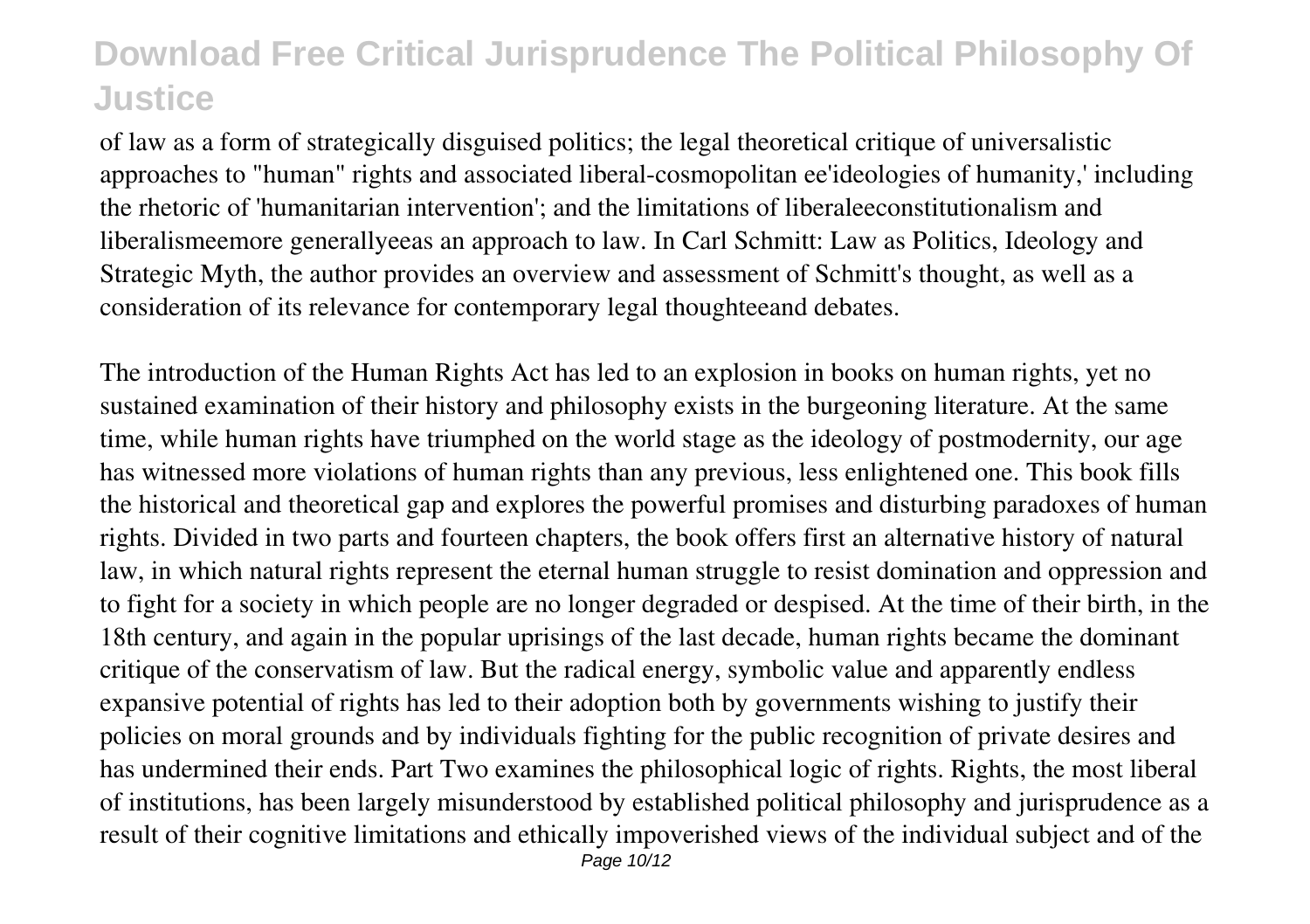social bond. The liberal approaches of Hobbes, Locke and Kant are juxtaposed to the classical critiques of the concept of human rights by Burke, Hegel and Marx. The philosophies of Heidegger, Strauss, Arendt and Sartre are used to deconstruct the concept of the (legal) subject. Semiotics and psychoanalysis help explore the catastrophic consequences of both universalists and cultural relativists when they become convinced about their correctness. Finally, through a consideration of the ethics of otherness, and with reference to recent human rights violations, it is argued that the end of human rights is to judge law and politics from a position of moral transcendence. This is a comprehensive historical and theoretical examination of the discourse and practice of human rights. Using examples from recent moral foreign policies in Iraq, Rwanda and Kosovo, Douzinas radically argues that the defensive and emancipatory role of human rights will come to an end if we do not re-invent their utopian ideal.

This book addresses the relevance of the state of exception for the analysis of law, while reflecting on the deeper symbolic and jurisprudential significance of the coalescence between law and force. The concept of the state of exception has become a central topos in political and legal philosophy as well as in critical theory. The theoretical apparatus of the state of exception sharply captures the uneasy relationship between law, life and politics in the contemporary global setting, while also challenging the comforting narratives that uncritically connect democracy with the tradition of the rule of law. Drawing on critical legal theory, continental jurisprudence, political philosophy and history, this book explores the genealogy of the concept of the state of exception and reflects on its legal embodiment in past and present contexts - including Weimar and Nazi Germany, contemporary Europe and Turkey. In doing so, it explores the disruptive force of the exception for legal and political thought, as it recuperates its contemporary critical potential. The book will be of interest to students and scholars in the field of